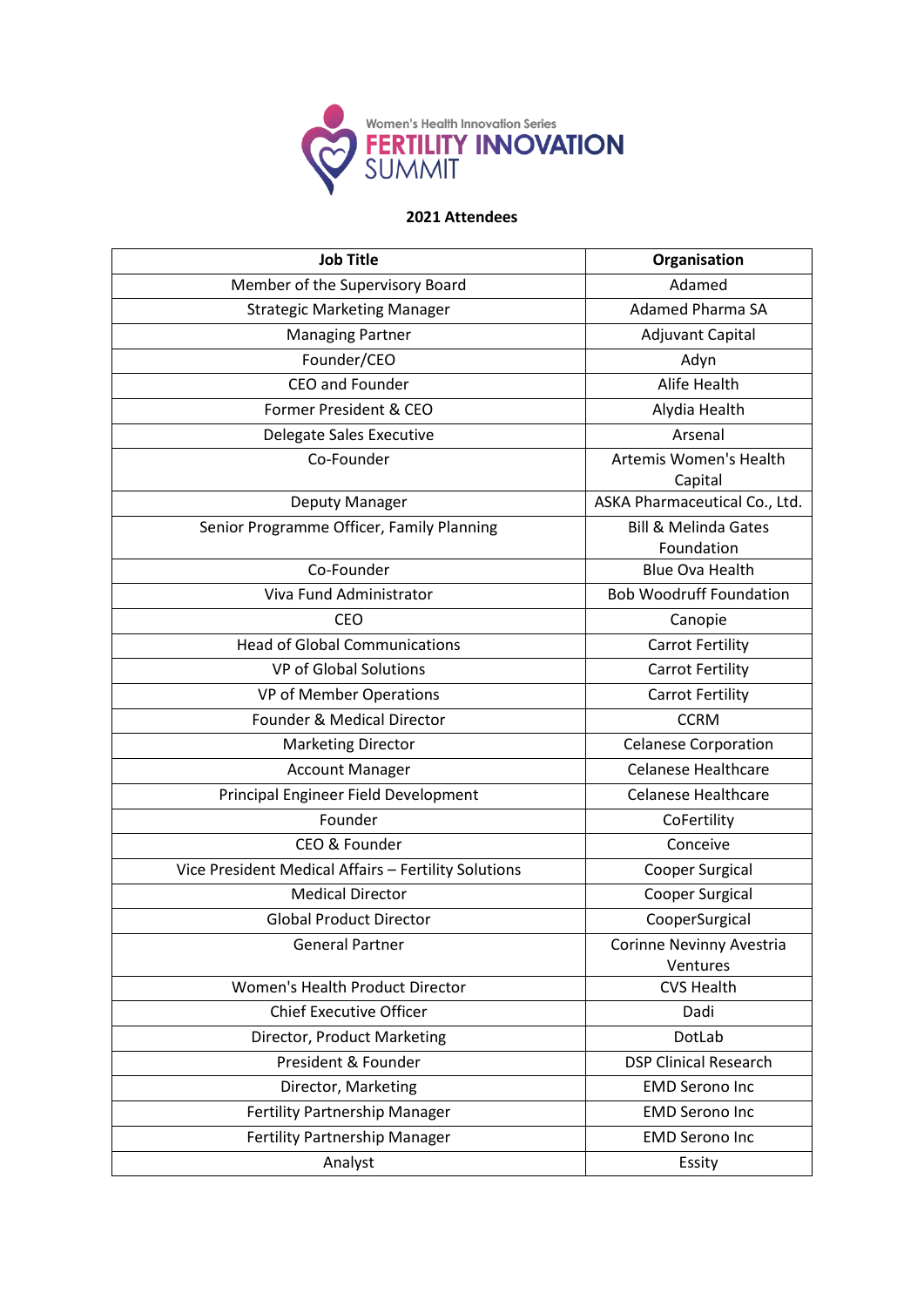

| Working Student In Business Strategy                                                          | <b>Essity Ventures</b>            |
|-----------------------------------------------------------------------------------------------|-----------------------------------|
| <b>Business Strategy Director</b>                                                             | <b>Essity Ventures</b>            |
| Founder                                                                                       | Fempower Health                   |
| <b>Chief Executive Officer</b>                                                                | Femtech Insider                   |
| <b>Chief Executive Officer</b>                                                                | Femtech Media                     |
| SR Director of Commercial Development                                                         | <b>FERRING</b>                    |
| Director, Strategy, Business Development, and New Product<br>Planning                         | <b>Ferring Pharmaceuticals</b>    |
| <b>Marketing Manager</b>                                                                      | <b>Ferring Pharmaceuticals</b>    |
| <b>Head of Global Innovation Lab</b>                                                          | <b>Ferring Pharmaceuticals</b>    |
| Marketing & Sales Director Colombia                                                           | <b>Ferring Pharmaceuticals</b>    |
| <b>Marketing Manager</b>                                                                      | <b>Ferring Pharmaceuticals</b>    |
| <b>Marketing Manager Lapd</b>                                                                 | <b>Ferring Pharmaceuticals</b>    |
| <b>Strategic Engagement</b>                                                                   | <b>Ferring Pharmaceuticals</b>    |
| General Manager North Of Latin America                                                        | <b>Ferring Pharmaceuticals</b>    |
| Senior Director Emerging Brands, Global Marketing, Reproductive<br>Medicine & Maternal Health | <b>Ferring Pharmaceuticals</b>    |
| <b>Chief Executive Officer</b>                                                                | Ferticeutics                      |
| <b>CEO</b>                                                                                    | Fertilidad Integral               |
| <b>Chief Executive Officer</b>                                                                | <b>Fertility Circle</b>           |
| Co-Founder                                                                                    | FertilityIQ                       |
| Director of Partnerships                                                                      | <b>FLUX</b>                       |
| <b>Chief Executive Officer</b>                                                                | Flux Biosciences, Inc.            |
| CEO                                                                                           | <b>Frame Fertility</b>            |
| <b>CIO</b>                                                                                    | Freya Biosciences                 |
| <b>Senior Strategist</b>                                                                      | Frida                             |
| <b>Business Development Department</b>                                                        | Fuji Pharma                       |
| CEO/Founder                                                                                   | <b>Future Family</b>              |
| Director, Education & Engagment                                                               | Genome Medical, Inc.              |
| <b>Operational Partner</b>                                                                    | Gilde Healthcare                  |
| <b>CEO</b>                                                                                    | Granata Bio                       |
| Chief Development Officer                                                                     | Granata Bio                       |
| Founder & CEO                                                                                 | <b>Gray Matter Group</b>          |
| Partner                                                                                       | <b>Harvard ALI</b>                |
| Fellow                                                                                        | <b>Harvard ALI</b>                |
| <b>MPH</b>                                                                                    | <b>Harvard University</b>         |
| Co-Founder                                                                                    | <b>HBM Healthcare Investments</b> |
| <b>Business Development Manager</b>                                                           | <b>Health Decisions</b>           |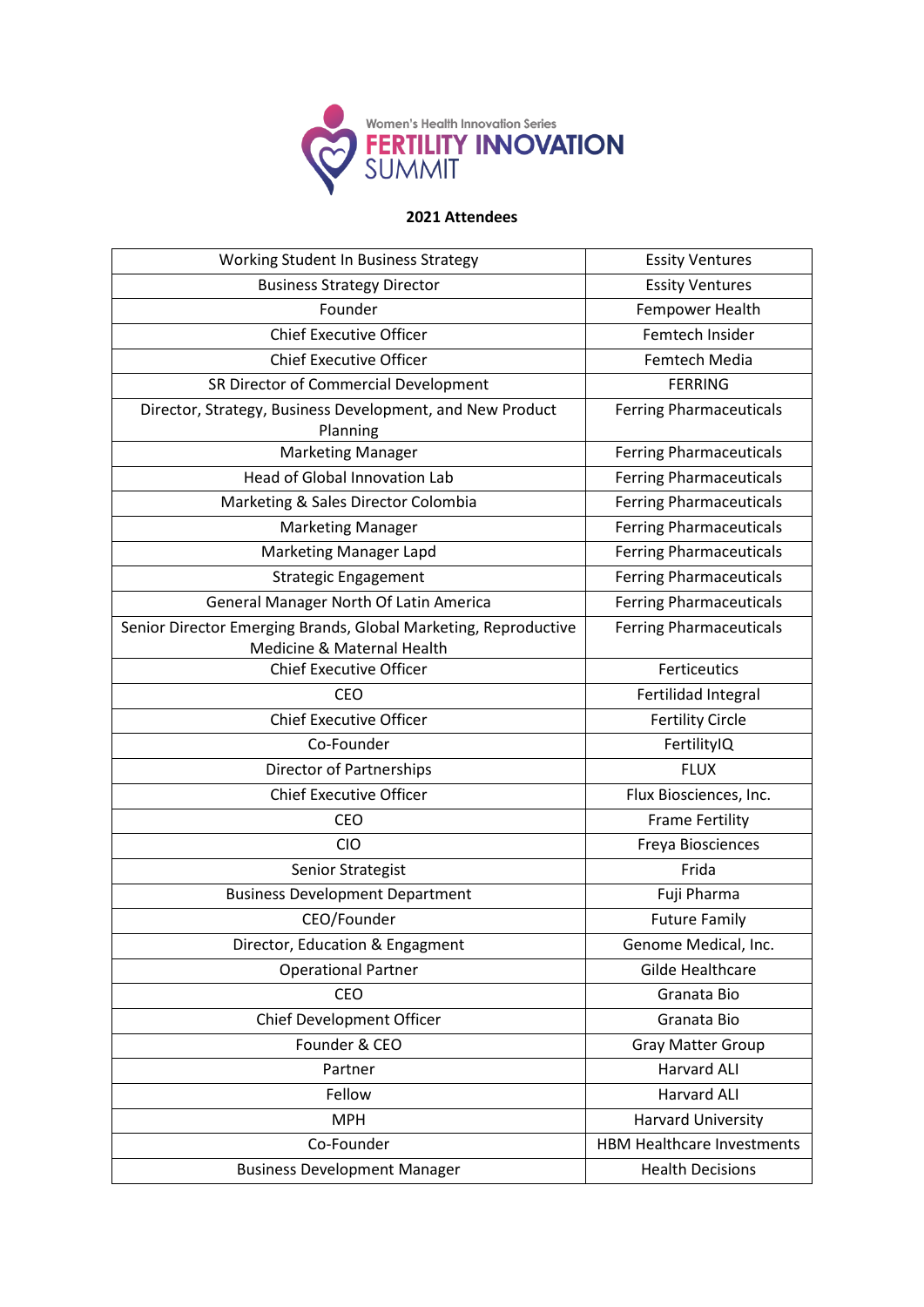

| <b>Head of Data Management</b>                                           | <b>Health Decisions</b>       |
|--------------------------------------------------------------------------|-------------------------------|
| <b>Chief Executive Officer</b>                                           | <b>Health Decisions</b>       |
| COO & Founder                                                            | IntimacylVF                   |
| Founder, Lead Couples Therapist & Educator                               | IntimacyIVF & IntimacyMoons   |
| <b>VP Global Medical Affairs</b>                                         | <b>INVO Bioscience</b>        |
| <b>Director of Marketing</b>                                             | <b>INVO Bioscience</b>        |
| VP Business Development                                                  | <b>INVO Bioscience</b>        |
| Vice President, Womens Health                                            | Johnson & Johnson             |
| <b>CEO</b>                                                               | <b>Jubel Health</b>           |
| Chief Business & Legal Officer                                           | Kindbody                      |
| Delegate Sales Manager                                                   | Kisaco Research               |
| <b>Commercial Partnerships</b>                                           | Kisaco Research               |
| Women's Health Producer                                                  | Kisaco Research               |
| Owner                                                                    | <b>KNI Health Consultants</b> |
| CEO & Founder                                                            | Leila Fertility               |
| CPO & Co-Founder                                                         | <b>LEVY Health</b>            |
| Chief Scientific & Regulatory Officer                                    | Life Whisperer                |
| CEO & Co-Founder                                                         | Lybbie                        |
| Business Entrepreneur - FemTech at MAS Holdings                          | MAS Holdings, FemTech         |
| Technology Entrepreneur - FemTech at MAS                                 | <b>MAS Innovation Pvt Ltd</b> |
| Senior Manager, Fertility Program Strategy                               | Maven Clinic                  |
| Na                                                                       | Maven Clinic                  |
| Co-Founder & Chief Executive Officer                                     | <b>MedAnswers</b>             |
| <b>Senior Business Analyst</b>                                           | Medicines360                  |
| VP Commercial & Business Development                                     | Medicines360                  |
| Head of Digital Innovation, Strategy & Health Technologies               | Merck & Co Inc                |
| <b>New Business Validation</b>                                           | Merck KGaA                    |
| Scientist                                                                | Merck KGaA                    |
| Co-Founder & Chief Executive Officer                                     | Mira                          |
| A/Prof                                                                   | Monash University             |
| <b>Executive Director Medical Affairs</b>                                | <b>MSD</b>                    |
| Ass. Vice President, Global Commercial Lead, Fertility At Msd            | <b>MSD</b>                    |
| Executive Director, Global Marketing Portfolio Lead, Fertility At<br>Msd | <b>MSD</b>                    |
| Senior Manager, Digital Innovation                                       | Myovant                       |
| <b>Women's Health</b>                                                    | Myovant                       |
| Head of Strategic Partnerships & Innovation                              | Myovant Sciences Ltd.         |
| Investor                                                                 | Novo Ventures                 |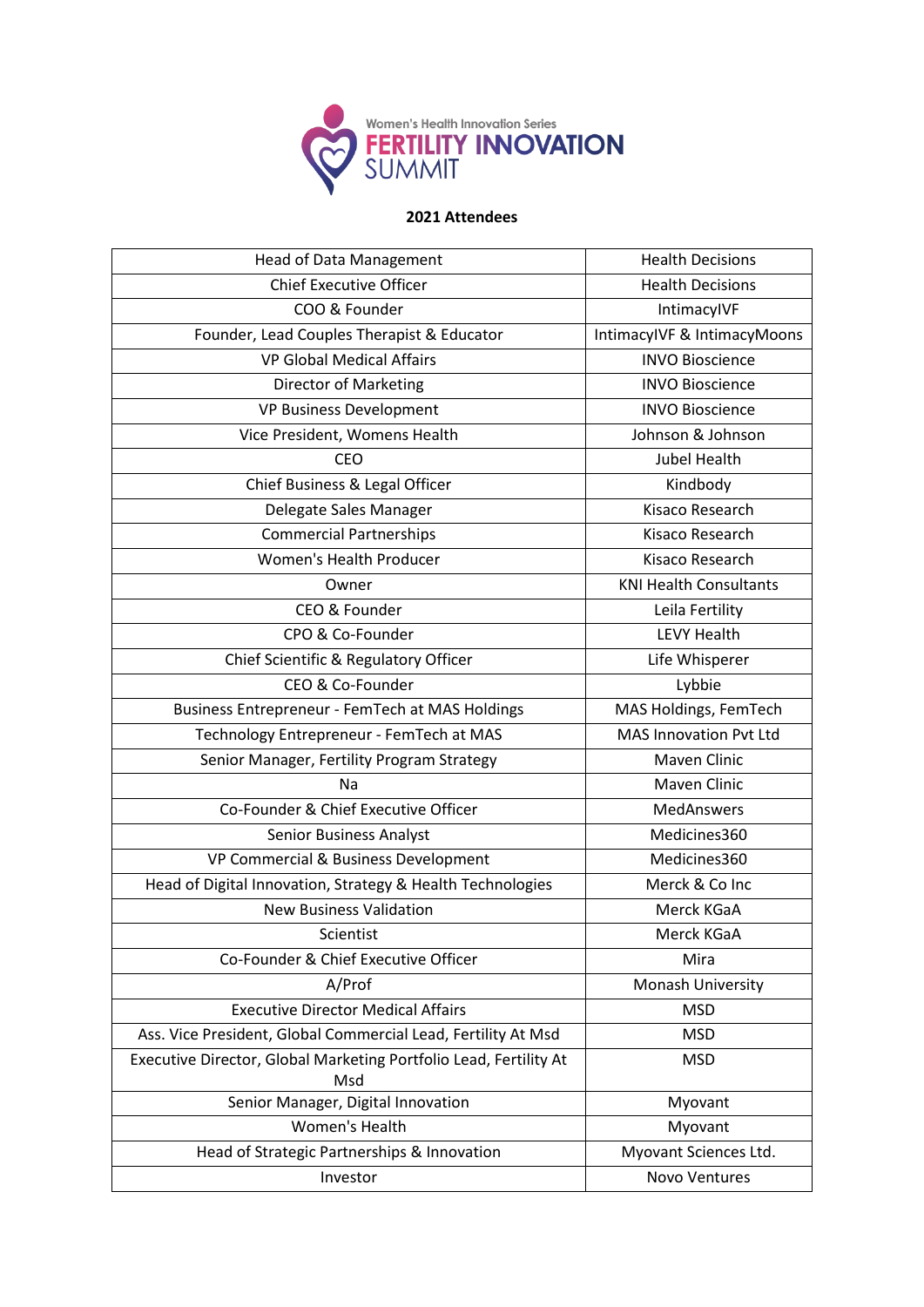

| <b>Senior Vice President</b>                                                | oakland                                |
|-----------------------------------------------------------------------------|----------------------------------------|
| Investor - Health Tech                                                      | <b>Octopus Ventures</b>                |
| SR. Director, Marketing                                                     | <b>Ohana Biosciences</b>               |
| Founder & CEO                                                               | <b>Ollipsis Fertility</b>              |
| Co-Founder                                                                  | <b>Ollipsis Fertility</b>              |
| CEO Co-Founder                                                              | <b>OOVA</b>                            |
| <b>Marketing Associate</b>                                                  | <b>OOVA</b>                            |
| <b>Head of Partnerships</b>                                                 | <b>OOVA</b>                            |
| <b>Chief Executive Officer</b>                                              | <b>Oratel Diagnostics Ilc</b>          |
| Clinical Lead, Women's Health                                               | Organon                                |
| <b>Head of Operations</b>                                                   | Partum Health                          |
| CEO                                                                         | Partum Health                          |
| <b>Chief Executive Officer</b>                                              | <b>Pearl Fertility</b>                 |
| <b>Director of Fertility Services</b>                                       | Peppy Health                           |
| Vice President, Business Development                                        | Phil                                   |
| Data & AI consultant                                                        | Pipra                                  |
|                                                                             | <b>POLAND</b>                          |
| Director of Commercial Operations & Business                                | <b>POLAND</b>                          |
| Development, Member of the Board                                            |                                        |
| Founder & CEO                                                               | Pomelo Care                            |
| Senior Manager, Social Enterprise                                           | <b>Population Services</b>             |
|                                                                             | International                          |
| Vice President, Social Enterprise                                           | <b>Population Services</b>             |
| CEO                                                                         | International<br>Presagen              |
| Partner                                                                     | PriceWaterhouseCoopers                 |
| Partner                                                                     | PriceWaterhouseCoopers                 |
| <b>Chief Commercial Officer</b>                                             | Prima-Temp                             |
| <b>Marketing Director</b>                                                   | Prima-Temp                             |
| <b>Chief Executive Officer</b>                                              | Prima-Temp                             |
|                                                                             |                                        |
| Group Vice President, Account Management<br><b>Communications Associate</b> | Progyny, Inc.                          |
|                                                                             | Progyny, Inc.                          |
| CC <sub>0</sub>                                                             | Pulsenmore                             |
| Founder                                                                     | <b>QoL Devices</b>                     |
| <b>Director of Clinical Research Trials</b>                                 | Reproductive Associates of<br>Delaware |
| Founding Partner of Radfertility, Medical Director of Ivf Programs          | Reproductive Associates of             |
|                                                                             | Delaware                               |
|                                                                             |                                        |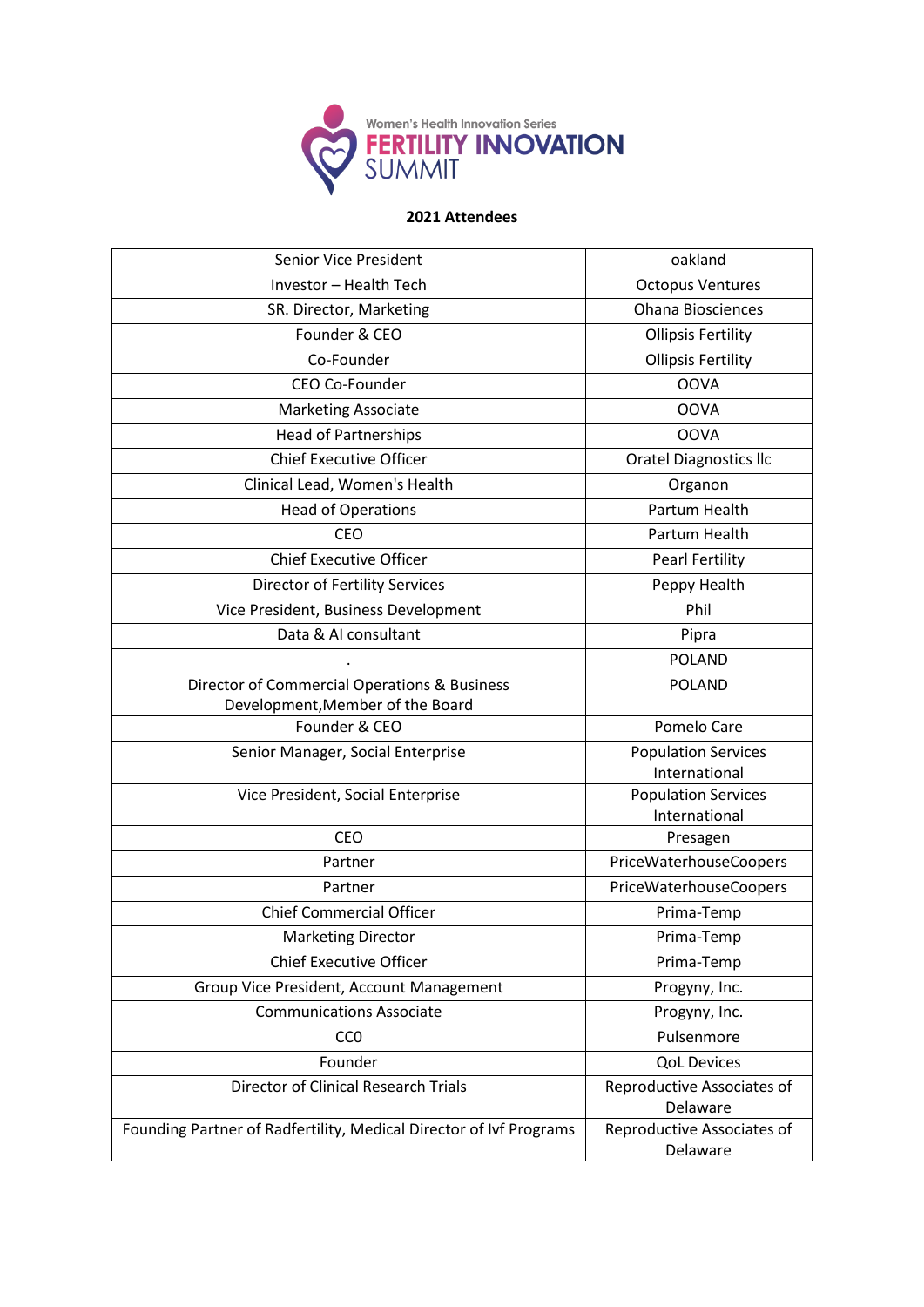

| President/CEO                                | <b>RESOLVE: The National</b><br><b>Infertility Association</b> |
|----------------------------------------------|----------------------------------------------------------------|
| Principal                                    | <b>Rhia Ventures</b>                                           |
| <b>Managing Director</b>                     | <b>Rhia Ventures</b>                                           |
| Advisor                                      | Richter                                                        |
| Head of Women's Health                       | Sagentia Ltd                                                   |
| Director of Medical Business Development     | Sagentia Ltd                                                   |
| <b>Chief Executive Officer</b>               | Science Haven Ltd                                              |
| CBO                                          | <b>Science Haven Ltd</b>                                       |
| <b>MD Ivf Director</b>                       | Shady Grove Fertility                                          |
| <b>Clinical Services Manager</b>             | Simple Health                                                  |
| <b>VP of Product</b>                         | SimpleHealth                                                   |
| <b>Managing Partner</b>                      | <b>SPARK Solutions for Growth</b>                              |
| Healthcare & Life Sciences Portfolio Manager | <b>Special Situations Fund</b>                                 |
| Women's Health Program Manager               | <b>Springboard Enterprises</b>                                 |
| <b>Founding Partner</b>                      | <b>SteelSky Ventures</b>                                       |
| <b>Research Scientist</b>                    | <b>Sysmex Corporation</b>                                      |
| <b>Chief Executive Officer</b>               | T/A Forth (Humankind<br>Ventures Ltd)                          |
| Founder & Co-CEO                             | <b>TMRW</b>                                                    |
| <b>Chief Commercial Officer</b>              | <b>TMRW</b>                                                    |
| Senior Vice President, Sales                 | <b>TMRW Life Sciences Inc</b>                                  |
| Founder & Co-CEO                             | <b>TMRW Life Sciences Inc</b>                                  |
| COO & CFO                                    | <b>TMRW Life Sciences Inc</b>                                  |
| <b>Chief Biobank Officer</b>                 | <b>TMRW Life Sciences Inc</b>                                  |
| <b>Chief Executive Officer</b>               | Truviva Ltd.                                                   |
| Head of Finance & Go-to-Market               | Turtle Health, Inc.                                            |
| Director of Reproductive Urology             | University of Miami Health<br>System                           |
| Director of the Andrology Program            | University of Minnesota                                        |
| CEO & Co-Founder                             | Univfy                                                         |
| Data Analyst                                 | Unknown                                                        |
| PhD, Independent Expert Advisor              | Unknown                                                        |
| analyst                                      | <b>Unorthodox Ventures</b>                                     |
| Manager of Corporate Development             | <b>Veritas Genetics</b>                                        |
| <b>Chief Marketing Officer</b>               | <b>Veritas Genetics</b>                                        |
| Co-Founder & CEO                             | <b>Veritas Genetics</b>                                        |
| <b>Board Director</b>                        | Verso Biosense Ltd                                             |